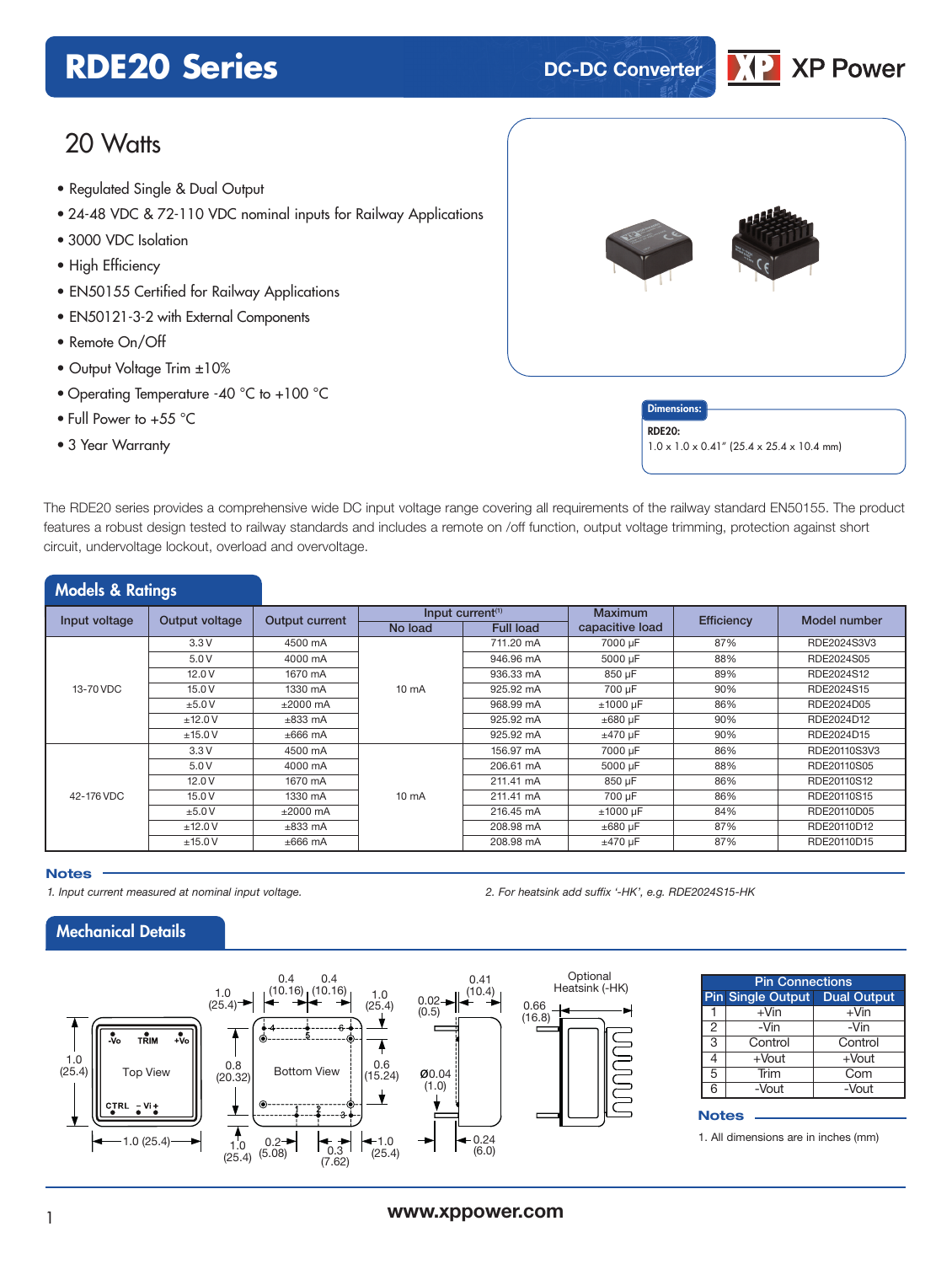# **RDE20 Series**



Input

| Characteristic         | <b>Minimum</b>               | <b>Typical</b>                                  | <b>Maximum</b> | <b>Units</b>                             | <b>Notes &amp; Conditions</b>     |
|------------------------|------------------------------|-------------------------------------------------|----------------|------------------------------------------|-----------------------------------|
| Input Voltage Range    | 13                           |                                                 | 70             | <b>VDC</b>                               | 24 V, 37.5 V, 48 V nominal inputs |
|                        | 42                           |                                                 | 176            |                                          | 72 V, 96 V & 110 V nominal inputs |
| Input Filter           | Internal Pi type             |                                                 |                |                                          |                                   |
| Input Voltage Surge    |                              |                                                 | 100            | VDC for 100 ms                           | RDE2024 series                    |
|                        |                              |                                                 | 185            |                                          | RDE20110 series                   |
| Undervoltage Lockout   | OFF at <11.6 V, ON at 12.3 V |                                                 |                | RDE2024 series                           |                                   |
|                        | OFF at <38.4 V, ON at 40.5 V |                                                 |                | RDE20110 series                          |                                   |
| Remote On/Off          |                              | ON at 3.0 VDC to 12.0 VDC or open circuit       |                | Positive logic reference to -Vin (pin 2) |                                   |
| (Positive Logic)       |                              | OFF at 0 VDC to 1.2 VDC or short pin 2 to pin 3 |                |                                          |                                   |
| <b>Standby Current</b> |                              | 3                                               |                | mA                                       | When module inhibited             |

| <b>Output</b>                  |                |                |                     |               |                                                                                                  |
|--------------------------------|----------------|----------------|---------------------|---------------|--------------------------------------------------------------------------------------------------|
| Characteristic                 | <b>Minimum</b> | <b>Typical</b> | <b>Maximum</b>      | <b>Units</b>  | <b>Notes &amp; Conditions</b>                                                                    |
| Output Voltage                 | 3.3            |                | 30                  | <b>VDC</b>    | See Models and Ratings table                                                                     |
| Output Trim                    |                |                | ±10                 | %             | Single output models only                                                                        |
| <b>Initial Set Accuracy</b>    |                |                | ±1.0                | $\frac{9}{6}$ | At full load                                                                                     |
| Minimum Load                   |                |                |                     | A             | No minimum load required                                                                         |
| Line Regulation                |                |                | $\pm 0.5$           | $\%$          | From minimum to maximum input at full load                                                       |
| Load Regulation                |                |                | $\pm 0.5 / \pm 1.0$ | $\%$          | From 0 to full load. Single Output/Dual Output                                                   |
| <b>Cross Regulation</b>        |                |                | ±5.0                | $\frac{9}{6}$ | On dual output models when one load is varied between<br>25% and 100% and other is fixed at 100% |
| <b>Transient Response</b>      |                | $+3$           | $+5$                | % deviation   | Recovery within 1% in less than 250 us for a 25% load<br>change.                                 |
| Ripple & Noise                 |                |                | 75                  | mV pk-pk      | 20 MHz bandwidth. Measured using external 10 µF MLCC                                             |
| Overvoltage Protection         |                | 120            |                     | %             |                                                                                                  |
| Overload Protection            |                | 170            |                     | $\frac{0}{0}$ |                                                                                                  |
| Short Circuit Protection       |                |                |                     |               | Continuous trip & restart (hiccup mode), with auto recovery                                      |
| Maximum Capacitive Load        |                |                |                     |               | See Models and Ratings table                                                                     |
| <b>Temperature Coefficient</b> |                |                | 0.02                | $%$ /°C       |                                                                                                  |

## **General**

| Characteristic                  | <b>Minimum</b>                                                  | <b>Typical</b>                                                | Maximum | <b>Units</b>      | <b>Notes &amp; Conditions</b> |  |
|---------------------------------|-----------------------------------------------------------------|---------------------------------------------------------------|---------|-------------------|-------------------------------|--|
| Efficiency                      | 84                                                              |                                                               | 90      | $\%$              | See Models and Ratings table  |  |
| Isolation: Input to Output      | 3000                                                            |                                                               |         | <b>VDC</b>        | 60 s functional isolation     |  |
| <b>Isolation Resistance</b>     | 10 <sup>9</sup>                                                 |                                                               |         | Ω                 | At 3 kVDC                     |  |
| <b>Isolation Capacitance</b>    |                                                                 | 2000                                                          |         | рF                |                               |  |
| <b>Switching Frequency</b>      |                                                                 | 330 / 245                                                     |         | kHz               | RDE2024 / 110 series          |  |
| Power Density                   |                                                                 |                                                               | 48.8    | $W/in^3$          |                               |  |
| Mean Time Between Failure       | 190                                                             |                                                               |         | khrs              | MIL-HDBK-217F, +25 °C GB      |  |
| Case Material                   |                                                                 | Copper Case, Non conductive black plastic base, UL94V-0 rated |         |                   |                               |  |
| <b>Potting Material</b>         | Epoxy UL94V-0                                                   |                                                               |         |                   |                               |  |
| Fire Protection                 | Designed to meet EN45545-2                                      |                                                               |         |                   |                               |  |
| <b>PCB Pin Material</b>         | ø1.0 mm brass, solder coated                                    |                                                               |         |                   |                               |  |
| Lead Free Reflow Solder Process | IPC JEDEC J-STD 020D.1, 260 °C max, 1.5 mm from case, 10 s max. |                                                               |         |                   |                               |  |
|                                 |                                                                 | 0.041(19.0)                                                   |         | $I\mathbf{b}$ (g) | Standard                      |  |
| Weight                          |                                                                 | 0.048(22.0)                                                   |         |                   | With heatsink                 |  |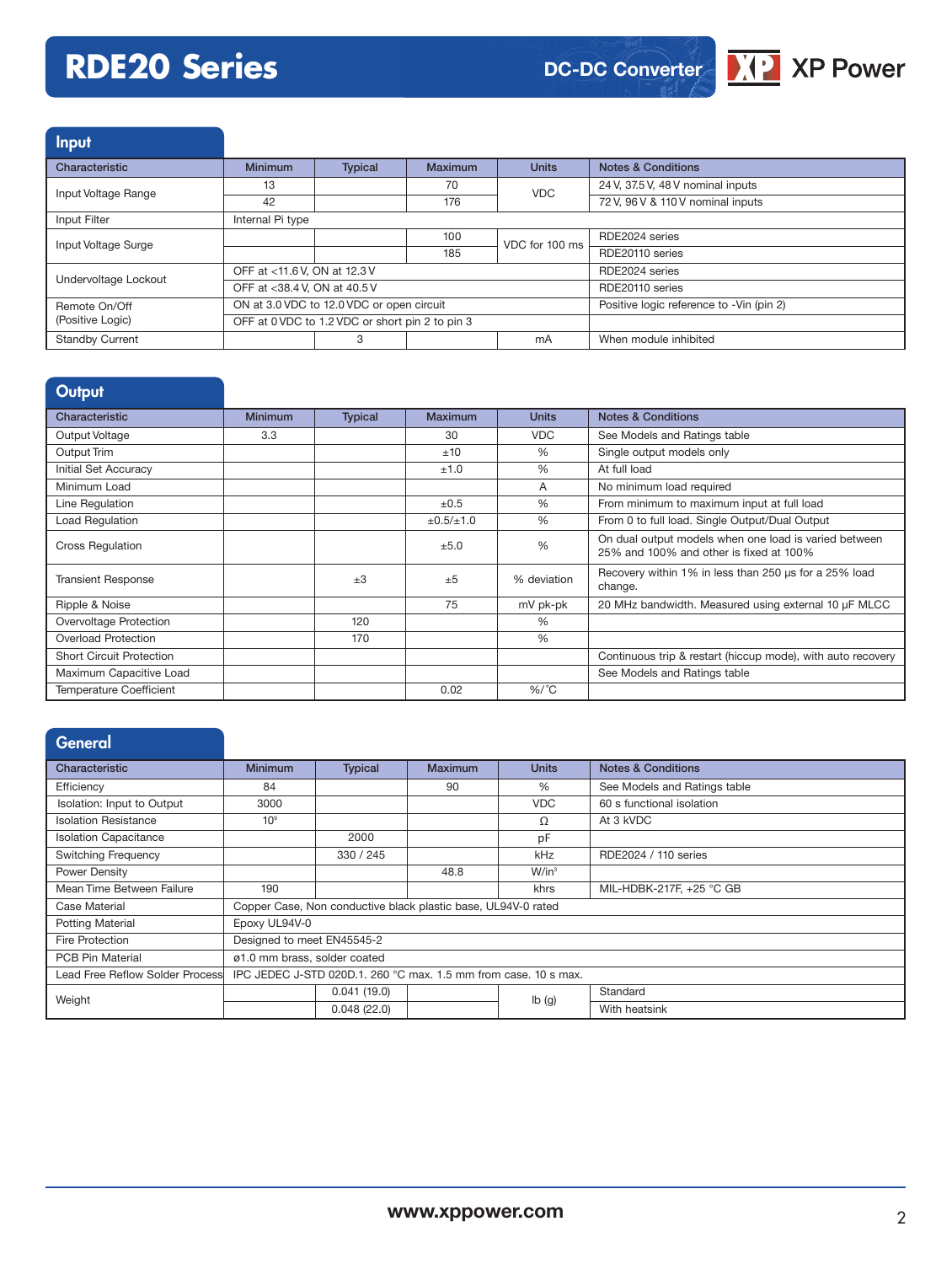## **RDE20 Series**



### **Environmental**

| Characteristic                 | <b>Minimum</b>      | <b>Typical</b> | Maximum | <b>Units</b>  | <b>Notes &amp; Conditions</b> |  |  |
|--------------------------------|---------------------|----------------|---------|---------------|-------------------------------|--|--|
| <b>Operating Temperature</b>   | $-40$               |                | $+100$  | °C            | See derating curve            |  |  |
| Maximum Case Temperature       |                     |                | $+105$  | $^{\circ}$ C  |                               |  |  |
| Thermal Impedance to Air       | 13                  |                |         | $\degree$ C/W | Without heatsink              |  |  |
|                                | 12                  |                |         |               | With heatsink                 |  |  |
| Storage Temperature            | -55                 |                | $+125$  | $^{\circ}$ C  |                               |  |  |
| Altitude                       | 5000 m operation    |                |         |               |                               |  |  |
| Humidity                       |                     |                | 95      | %RH           | Non-condensing                |  |  |
| Cooling                        | IEC/EN 60068-2-1    |                |         |               |                               |  |  |
| Dry Heat                       | IEC/EN 60068-2-2    |                |         |               |                               |  |  |
| Damp Heat<br>IEC/EN 60068-2-30 |                     |                |         |               |                               |  |  |
| Shock & Vibration              | <b>IEC/EN 61373</b> |                |         |               |                               |  |  |

## EMC: Emissions

| Phenomenon        | Standard    | Test Level | Conditions<br>Notes &  |
|-------------------|-------------|------------|------------------------|
| Railway Equipment | EN50121-3-2 |            | Conducted and Radiated |

| <b>EMC: Immunity</b>   |                 |                                    |          |                                                                             |
|------------------------|-----------------|------------------------------------|----------|-----------------------------------------------------------------------------|
| Phenomenon             | <b>Standard</b> | <b>Test Level</b>                  | Criteria | <b>Notes &amp; Conditions</b>                                               |
| Railway Equipment      | EN50121-3-2     |                                    |          | Electromagnetic compatibility for rolling stock<br>apparatus                |
| <b>ESD</b>             | EN50121-3-2     | ±8 kV air discharge, ±6 kV contact | A        |                                                                             |
| Radiated               | EN50121-3-2     | 20 V/m                             | A        |                                                                             |
| EFT/Burst              | EN50121-3-2     | $±2$ kV                            | A        | With external capacitor<br>Suggested parts are                              |
| Surge                  | EN50121-3-2     | $±2$ kV                            | A        | 24V: CHEMI-CON KY 330 µF/100 V<br>110V: BXF SERIES 100 µF/250 V in parallel |
| Conducted              | EN50121-3-2     | $10V$ rms                          | A        | See application note                                                        |
| <b>Magnetic Fields</b> | EN61000-4-8     | $100$ A/m                          | A        |                                                                             |

## Safety Approvals Safety Agency Safety Standard Safety Standard Notes & Conditions IEC IEC60950-1/IEC60950-1/IEC62368-1

| Safety Agency | <b>Safety Standard</b> | <b>Notes &amp; Conditions</b>                                    |
|---------------|------------------------|------------------------------------------------------------------|
| EN            | EN50155                | Railway Applications, Electronic Equipment used on Rolling Stock |